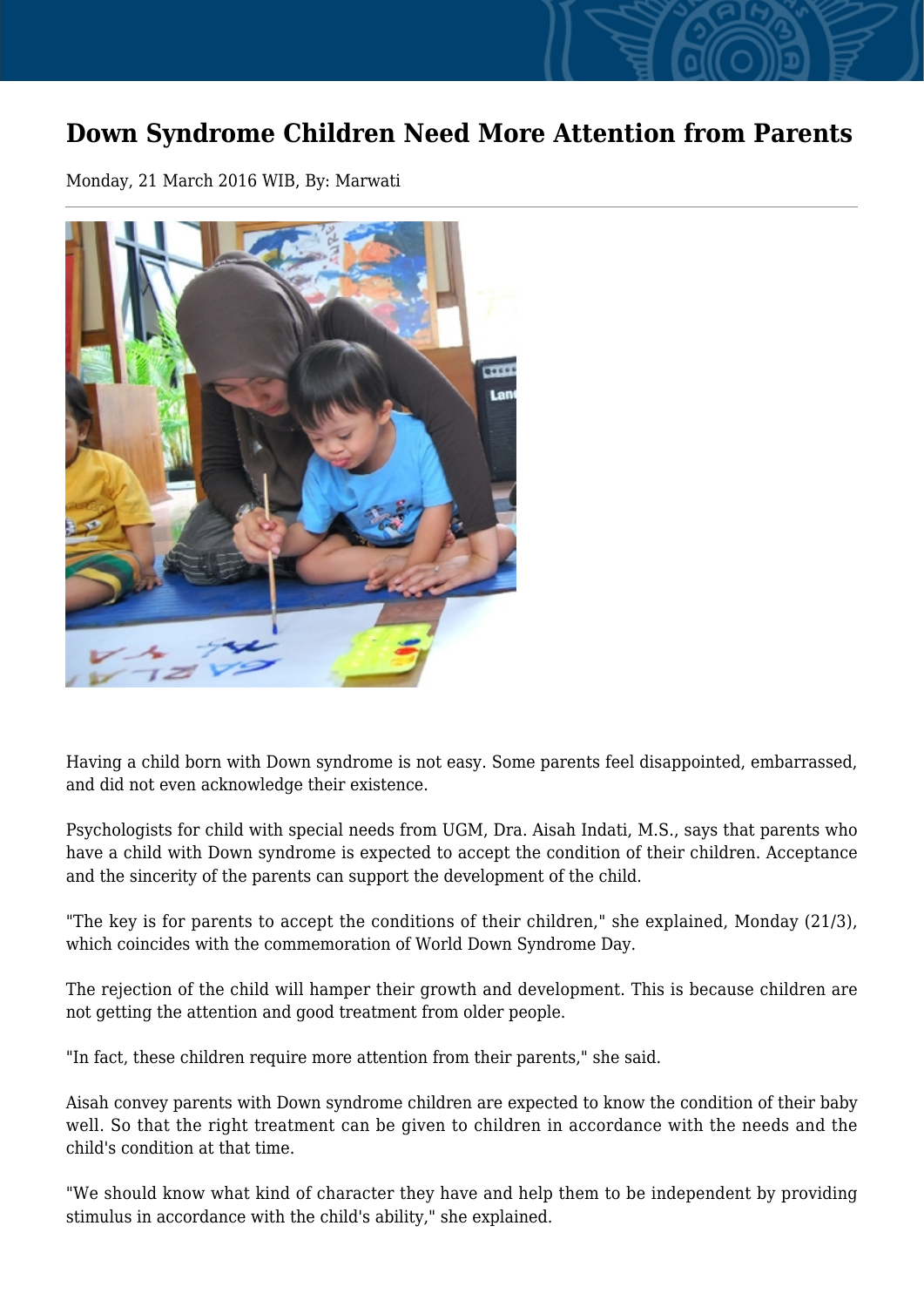If the child suffers from Down syndrome, Aisah urges parents to consult a psychologist or a doctor. They could also help them determine the child's mental age. Thus, parents can treat their children in accordance with the actual situation.

"They could be at the age of 11 years old, but their mental age could be 4 years old," she explained.

Aisah emphasised that parents with Down syndrome children continue to support their sons and daughters who are born with the special conditions. Parents are expected not too focused on their children's weakness.

"Continue to explore interests and talents of these special children. Give them full support because there is still another side that could be developed and be proud of," said Aisah.

## **Down Syndrome Can be Detected**

Meanwhile, the Obstetrics and Gynecology Specialist of UGM Academic Hospital, dr. Widya Dwi Astuti, Sp.OG., mentions a fetus with Down syndrome can be detected early through inspection in the early stages of pregnancy. Indications of Down syndrome can be seen through the inspection of Ultrasonography (USG).

"Pregnancies with fetal Down syndrome does not show specific symptoms in pregnant women, but it can be known by performing ultrasound examinations," she said.

Down Syndrome arises not because of heredity but by the presence of chromosome 21 in triplicate or called trisomy 21. In other words, Down syndrome is due to abnormalities in chromosome number 21.

Widya explained that ultrasound examination in the early stage was conducted to determine the possibility of abnormalities in the fetus such as nape bone thickening at 11-14 weeks of gestation. When thickening of the area exceeding 3 mm, the fetus is suspected with Down syndrome.

If the results of the ultrasound showed a fetus affected by Down syndrome, Widya said further investigation needs to be done through a blood test. The blood test for fetal chromosomal karyotyping is to ensure positive trisomy 21 or not. Next, further investigation needs to be done in the second trimester for follow-up ultrasound to see if there are abnormalities of fetal organs.

"If an abnormality is severe enough to cause the baby not survive after birth, it's better to have termination of pregnancy," she said.

Fetuses with chromosomal abnormalities, said by Widya, usually also have abnormalities in other organs. Some of them have abnormalities in the heart, anencephali or not having cranium, renal disorders, gastrointestinal organ development disorders, as well as cleft lip.

According to the doctor, the risk of the incidence of Down syndrome can be minimized by having pregnancy during reproductive age between 20-35 years. If the pregnancy is beyond reproductive age, then the possibility of fetuses with Down syndrome will be higher. However, the occurance of pregnancy problem on reproductive age is still possible, but with a smaller chance.